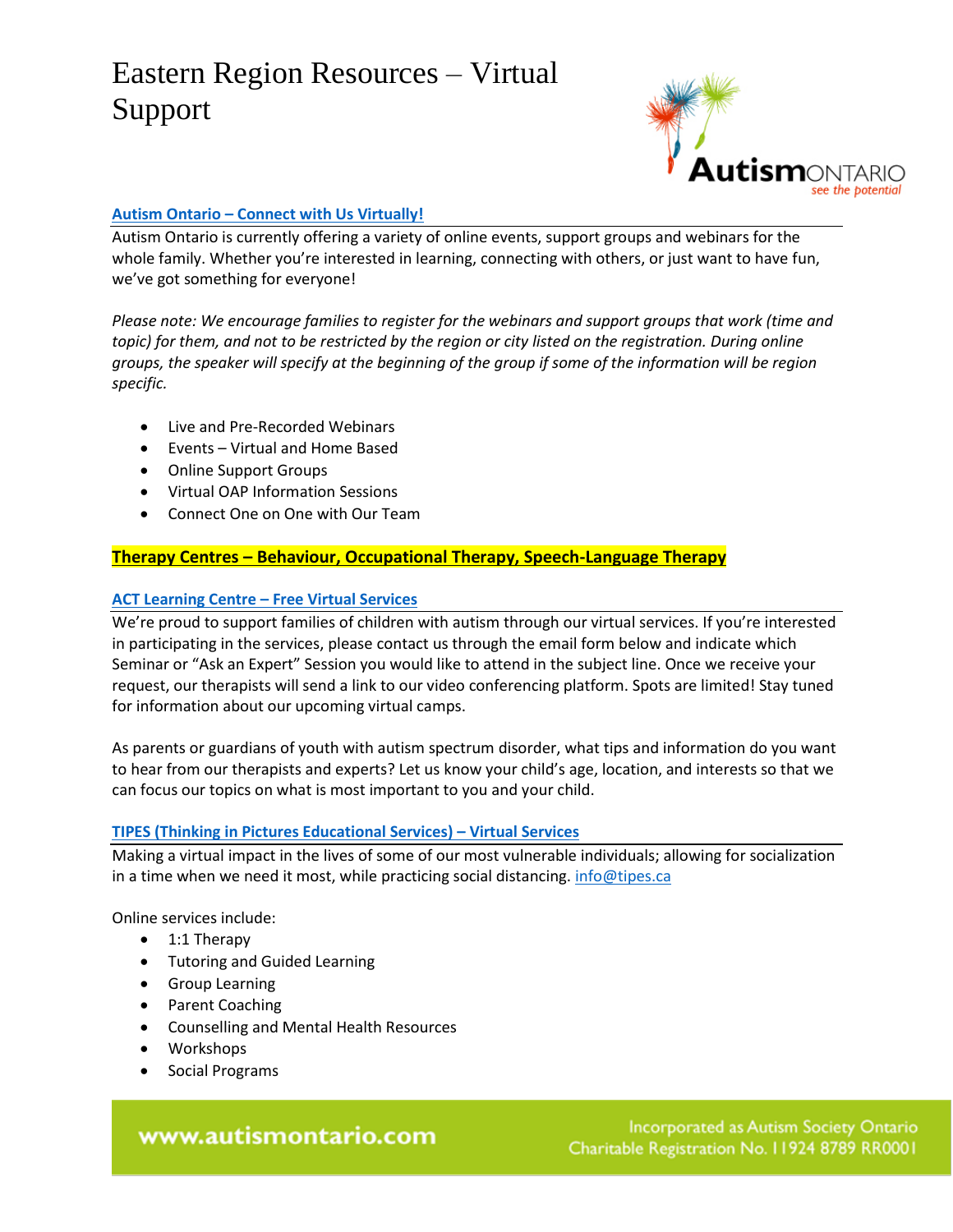

## **[On the Ball Pediatric Physio & Occupational Therapy](https://www.ontheball.ca/virtualclinic/teleconference) - Virtual Clinic**

Don't let the progress fade. Email or call our clinic for online treatment sessions with your therapist, from the safety and comfort of your home.

## **How virtual PT can help:**

- Teach and progress individualized exercise programs
- Coach your child through his/her exercise program
- Assess ROM and biomechanics
- Screen for Gross motor delay for babies and toddlers
- Screen for Torticollis and plagiocephaly and give recommendations based on findings
- Demonstrate and coach parents on certain massage techniques
- Demonstrate stretches and coach parents and child as they practice at home
- Coach the parent on Tasks Specific Electrical Stimulation and/or how to progress with your neuro-muscular electrical unit.
- Provide bedwetting and pediatric incontinence individualized programs
- New clients welcome! 30 to 60 minutes virtual assessment, after review of intake form by the PT. Resources and recommendations will be given based on information gathered from the consultation and intake form

### **How virtual OT can help:**

- Update exercises and daily activities (for current clients)
- Learn and practice self-regulation techniques
- Work on specific fine or gross motor skills
- Adapt your home environment for successful therapy carryover
- Provide recommendations to facilitate activities of daily living i.e.: getting dressed, brushing teeth, mealtime...etc.
- Work on social skills and communication
- New clients welcome! 30 to 60 minutes consultation, after review of intake form by the OT. Resources and recommendations will be given based on information gathered from the consultation and intake form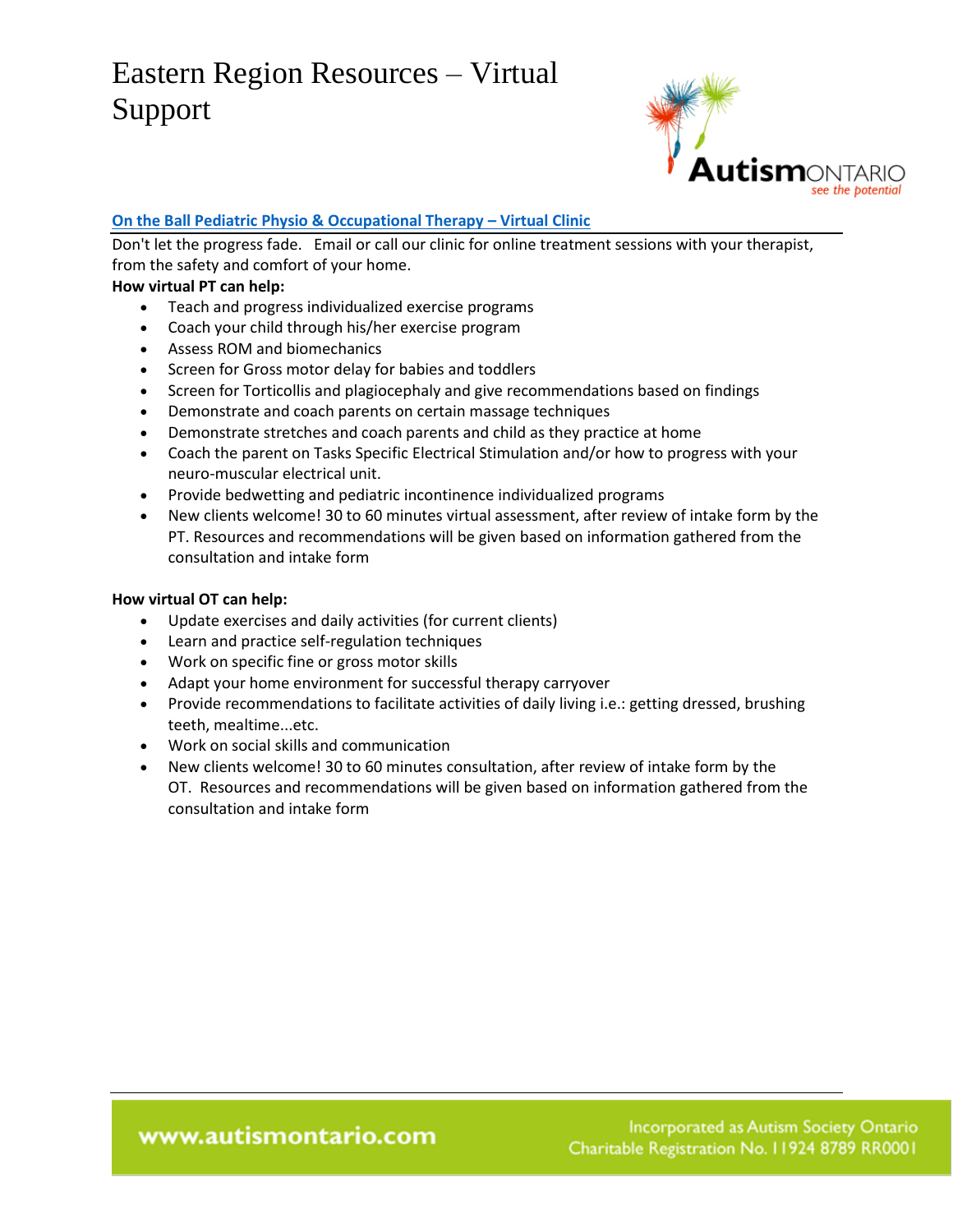

### **[Applied Behaviour Consulting](https://www.appliedbehaviourconsulting.com/video-sessions) – Remote Video Consulting**

Remote Video Sessions are ran from the comfort of your own home

allowing us to provide services across Ontario. You will be working directly with a BCBA the entire time. From initial intake to program planning and implementation of the program, we are here for you every step of the way. Every program is made specifically to suit your goals. Sessions will involve working directly with your child over video and one on one parent training to teach strategies to help your child achieve the goals that matter most. At Applied Behaviour Consulting we take pride in helping to achieve your family's specific goals.

The Remote Video Sessions are held using a PHIPA compliant, encrypted, direct peer to peer video service. After an appointment time is set up, an e-mail is sent out with a link to the secure video appointment.

### **ABA Connections – [Telehealth Sessions](https://www.abaconnections.ca/)**

While the centre remains closed until further notice, we are offering select Telehealth services to individuals and families who are looking for additional support.

### **What is Telehealth?**

Telehealth involves the use of digital information and electronic communications technologies that enable clinicians and staff of ABA Connections Inc. to provide services including but not limited to parent training, clinical consultations, ABA services, youth services, and program development.

#### **How does it work?**

Our experienced therapists run sessions using Google Meet for 1-2 hours. Frequency and length of sessions varies based on client needs and scheduling is flexible.

#### **What is available?**

For adolescents, youth, and families, we are offering individual ABA- and CBT- based sessions. We will work from a strengths-based and solution-focused approach to better understand and manage difficult emotions and situations. Sessions involve theoretical and practical components and typically involve skill-building activities and at-home exercises. Therapeutic approaches are designed based on the needs of the individual and are completely customizable.

For more information, email Samantha, our Youth & Group Coordinator, at sjoyce@abaconnections.ca. Or, send your questions to [info@abaconnections.ca.](mailto:info@abaconnections.ca)

#### **[ASPEN Incorporated](http://aspenabaservices.com/)**

Feeling overwhelmed with kids at home? Ask us how we can help! Reach out to us at office@aspenabaservices.com to inquire about our online groups, 1:1 tutoring and telehealth services!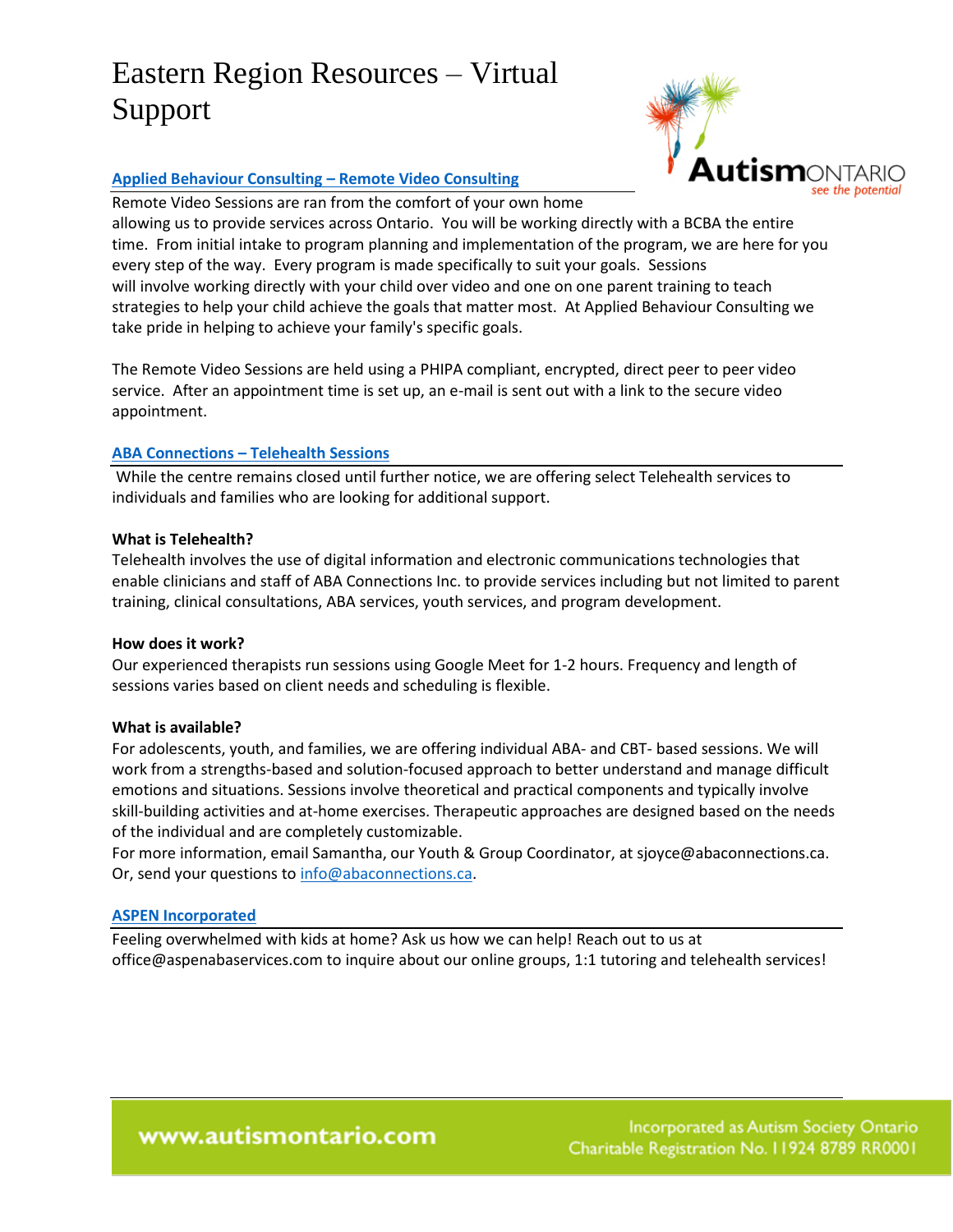

## **ABC Pediatric Therapies – [Virtual Therapy Sessions](https://www.abcpediatrictherapies.ca/)**

Fun & Engaging Sessions to Work on:

- Articulation
- Reading
- Spelling
- Language
- Stuttering
- Lisp
- Tongue Thrust
- Phonological Awareness
- Alphabet-Sound Knowledge
- Developmental Delays

#### **[Monarch House Ottawa](https://www.monarchhouse.ca/web/monarch-house-ottawa-kakulu/home) – Digital Services**

While our onsite services are temporarily closed, we are excited to offer live video conferencing programs by providing video sessions and online tutoring. Contact us today and ask how we can help your family in the comfort of your home.

- **•** Behaviour
- Speech-Language
- Occupational Therapy

### **[Expanding Horizons Occupational Therapy](https://www.expandinghorizonsot.com/services)**

Expanding Horizons Occupational Therapy is pleased to announce that we are now offering virtual occupational therapy sessions! Please contact us by email at expandinghorizonsOT@gmail.com or by telephone at 613-897-4820.

#### **[Terrace Wellness Group ABA & IBI Therapy](https://www.terracewellness.com/pages/abaibi) – Virtual Therapy**

We provide a collaborative, all-inclusive & evidence-based approach to autism therapy. We are open virtually during the [COVID19](https://www.facebook.com/hashtag/covid19?__cft__%5b0%5d=AZWfmcnUd9xMIcL10mSo17-_zgcv-tAexRkMcQB6wrqst74HteeZLfCfrhwBI8yBvwYgquAfrc-1zxFiUNkelGMlFouOtJAOqgh2MewtjgyClbvyvRiRRb5UF9bEJIDdkwchuPrcacjyI57N5P8jnpVzl2OOeyqq-2sl3tsqFW0irA&__tn__=*NK-R) crisis. Please contact your therapist directly, our office at 613-831-1105 or email [intake@terracewellness.com](mailto:intake@terracewellness.com) for more info.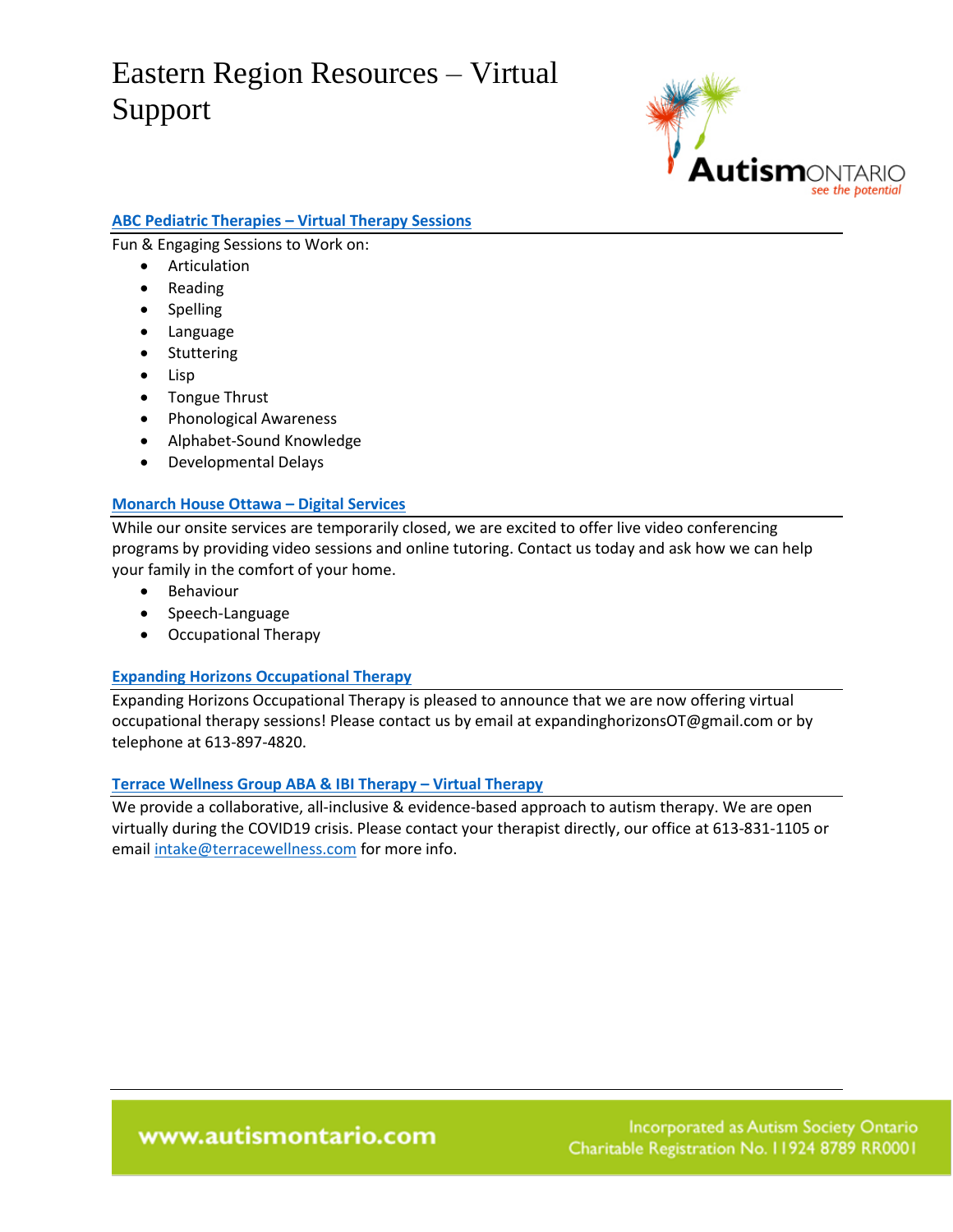

## **Virtual Activities**

## **[Ausome Ottawa](https://ausomeottawa.com/stay-active-with-ausome/) – Stay Active with Ausome**

STAY ACTIVE with Ausome — to help members of our community stay active at home Join us from home in STAYING ACTIVE with Ausome. Every Monday, Wednesday and Friday morning we will post a video at 10am. Fun and accessible for the whole family! Activities are roughly 5min long and include yoga adventures, obstacle courses and fitness countdowns.

- Obstacle Course
- Yoga Adventure
- **•** Fitness Fun

## **[Recreation Respite](https://recrespite.com/virtual-services/) – Virtual Services**

During these challenging times, our team of recreation therapists and community partners have come together to create unique interactive and innovative virtual (online) services that will offer experiential outcomes through 1:1, mini (4) and small groups (6) and 'screen sharing' programs where siblings or parents and their children, can take part together. These services are for children, youth and adults. [groups@recrespite.com](mailto:groups@recrespite.com) - 1-877-855-7070

## **Owl Café and Meeting Place – [Owl Autism Online](https://ysowlmaclure.org/the-owl-cafe/)**

No cost groups for children with Autism/ADHD

- Mind & Body Balance
- Morning Movement
- Family Bingo
- Recycle Art
- Fun & Games
- Morning Movements

Register by email: [Emilym@ysowlmaclure.org](mailto:Emilym@ysowlmaclure.org)

### **Teens Online**

To be part of the Teen Owl Autism Online Community, you will need to sign up for our programs and classes. Safety is our number one priority for our young people. Registration will be required to participate. Zoom classes will not be posted online.

### **[Lotus Centre for Special Needs Music Education](https://www.lotuscentre.net/)**

Due to recent events, the Lotus Centre is currently offering ONLINE music lessons. Students can now participate in music learning from the comfort of their own homes!

We are also offering a NEW program - Virtual Music Circles with Brett! New videos will be posted on our YouTube channel every Tuesday and Thursday - check them out to join Brett for some musical fun!

www.autismontario.com

Incorporated as Autism Society Ontario Charitable Registration No. 11924 8789 RR0001